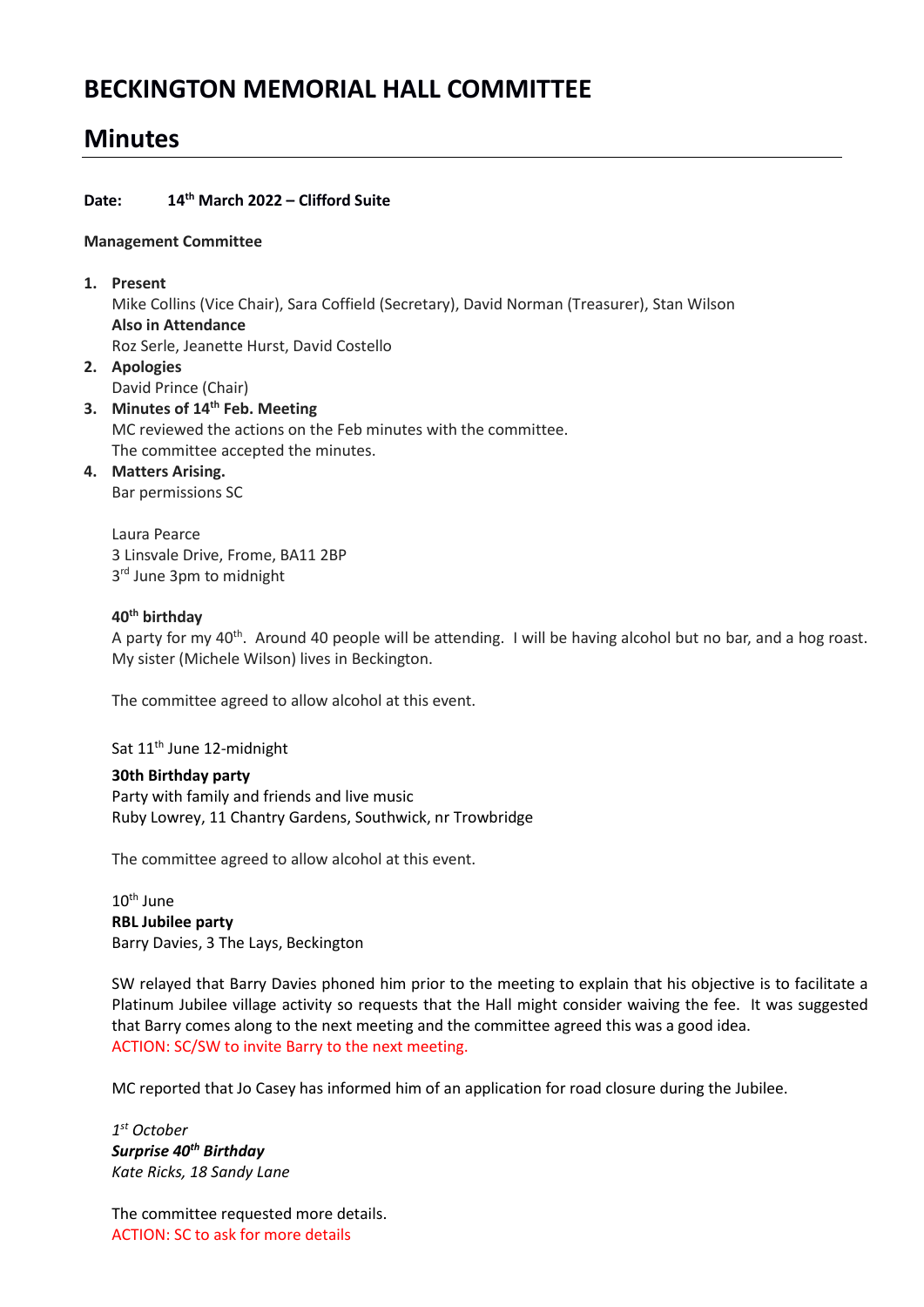## **5. Finance Report DN.**

DN reported that things are picking up and we made a profit last month.

#### **Covid Grant Update**

DN applied for further grants and received £2667 from Mendip for the hall, but nothing for the field.

#### **Insurance**

DN reported that the insurance costs approx. £2000 per year The committee agreed on a 5-year deal to get a discount. ACTION: DN to renew the insurance.

#### **Fixed Electrical Circuits**

DN reported that the fixed electrical circuits need doing, and that Martin Miller did it last time. ACTION: SW to contact Martin Miller

#### **Charity Report**

DN informed the committee that the Charity Commission Report was late but now submitted.

#### **6. AOB.**

#### **Website report DN.**

DN reported that the changes are now live on the website including an option to book the bar and access/use the website on a mobile.

#### **Status of Field DN**

DN discussed the issue of Hirers being able to book the field on the website, but as it is a public field the public have access at all times.

ACTION: DN to add terms to Ts&Cs

#### **ACRE Update SW**

SW emailed the latest guidelines to the committee prior to the meeting and concluded that none of the special conditions apply. The committee agreed. ACTION: SW to put up the ACRE notice in the hall.

#### **7. Next meeting Monday April 11th**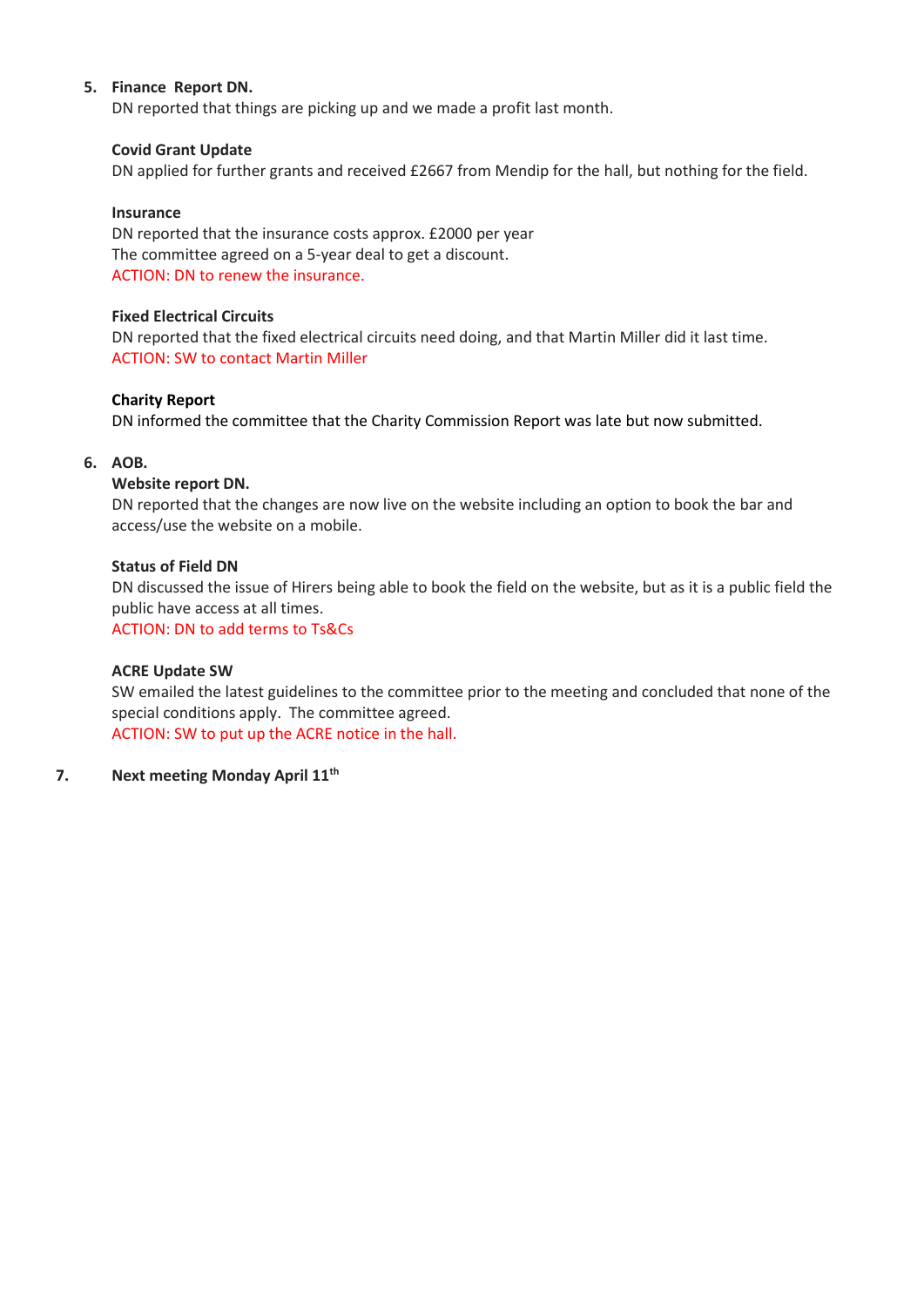## **Working Committee.**

# **1. Present**

Mike Collins (Vice Chair), Sara Coffield (Secretary), David Norman (Treasurer), Roz Serle, Jeanette Hurst, Stan Wilson, David Costello

# **2. Apologies**

David Prince (Chair), Floor Holmes, Hannah Drury

# **3. Minutes of 14th Feb. Meeting**

MC reviewed the actions on the Feb minutes with the committee. The committee accepted the minutes.

# **4. Matters Arising.**

## **Report back on cameras DC DN**

DN has been trialling his internal camera in the Clifford Suite but the images are too dark from certain angles.

DC reported that the external camera option may send too many updates for it to be a feasible option but will continue to research in time for WiFi installation in June.

ACTION: DN and DC to continue researching internal and external camera options.

## **5. Maintenance.**

# **March Inspection DC.**

DC inspected the halls this month and reported that:

There is a light tube missing in the bar area.

## ACTION: DC to replace tube

The microwave is possibly not working in the Clifford Suite kitchen.

ACTION: Committee member to double-check this, and dispose of if neesdbe.

The door locks are broken in some of the Clifford Suite WCs.

## ACTION: DC to fix door locks

The main bar is a mess. All the units are filthy. DC queried the necessity of the under counter fridge, which DN suggested might belong to the cricket club.

#### ACTIONS:

RS to clean the bar area.

#### DN to ask the CC about the fridge.

The heaters have been unreliable at times. DN reported that there's a part on one of them in the main hall which needs replacing and he is dealing with it.

ACTION: DN to update the notices with "turn the heaters and (water)taps off" and ask Justin to have a look at all the heaters.

The drinks fridge in the bar is sat on a piece of wood on top of two beer barrels to get it to a good height but the piece of wood is too long and is stopping the bar door opening properly.

ACTION: DC to shorten it to stop the door being obstructed. DN to check with CC first.

There are a lot of weeds outside.

Weed-killer was discussed but this needs a license and a more ecologically-sound solution is preferable.

#### **Filing Maintenance Reports**

It was queried how to file the maintenance reports and for how long, for the play area. SC offered to file them in the cloud for now.

#### ACTION:

DP and DC to give SC the maintenance reports for Jan and Feb for filing. DN to ask insurer

#### **Table numbers DN.**

DN reported that he has replaced the number on the tables in the Clifford Suite but needs to finish the ones in the main hall.

ACTION: DN to replace the missing numbers on the tables in the main hall and compile a list of the numbers.

#### **Fire door opener DC.**

DC reported that he had a look and agrees with DN that the fire door opener needs replacing but it is not insecure. He is researching model numbers.

ACTION: DC to replace fire door opener.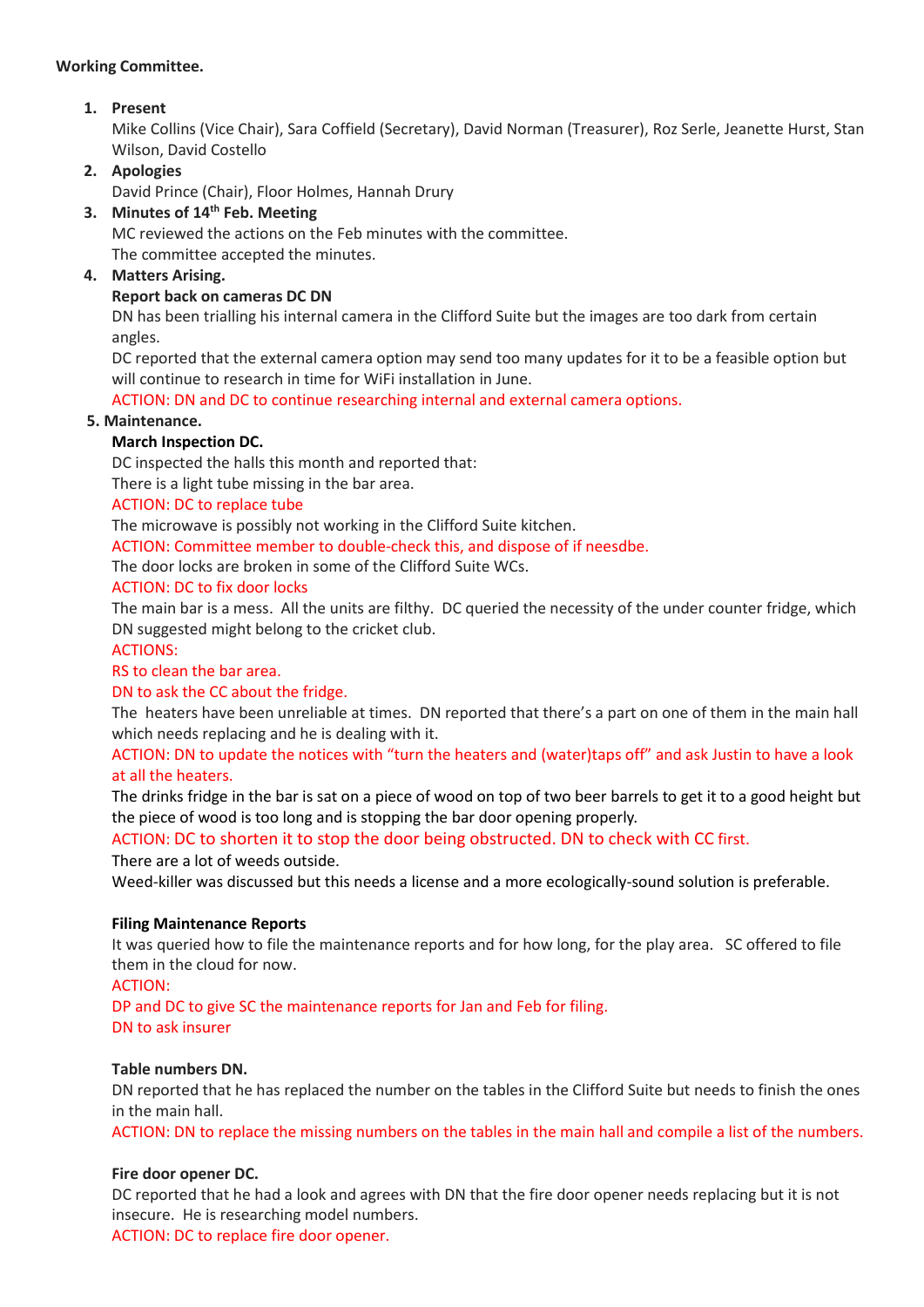#### **Tree work SW.**

SW reported that the arborists will be executing the maintenance agreed by the committee on  $17<sup>th</sup>$  March.

## **Bar / Hall Painting FH.**

FH was not in attendance MC queried the storage of left-over paint. ACTION: MC to talk to FC

#### **Play Area**

DN has designed a maintenance sheet for the play area and gave RS a copy for the April maintenance check.

## **Freezer**

MC clarified that the freezer is not being used to store food which satisfied JH's concern on last month's maintenance check.

#### **6. Grants, Funding.**

**Panto FH.**

FH was not in attendance

## **Grass cutting JH.**

JH reported that she was able to connect with Carolyn Wiggins (Parish Clerk) who put the matter on the agenda ( $8<sup>th</sup>$  March). CW then sent JH a grant form to fill in (inc 3 quotes) and will put it on the agenda again in April.

ACTION: JH to fill in grant form and send to CW.

#### **7. Events.**

## **Fireworks DC.**

DC reported that he is happy to take over with SW's plans and facilitate a village family affair with kids' lantern parade, music, food, drink and a 15min firework display. The event will be from approx. 5-9pm with the fireworks on at 7.30pm on either 5<sup>th</sup>/6<sup>th</sup> Nov (hall booked). Gemma Hillman and Davina King are willing to help. Funds will be raised for the hall with buckets, bar, food and merch. ACTION: DC to get bid into Mendip ASAP.

# **5. Projects.**

#### **Boundary fence DC**

DC reported that he is happy to begin with mending the wire netting. ACTION: DC to mend the wire netting.

# **6. Network/ Facebook JH/HD**

ACTION: JH to compose a spring update and also send key points to HD for the FB page with a link to the Network article.

# **7. AOB.**

#### **Defibrillator / Cigarette Boxes DC DN.**

The committee continued to discuss the option of an internal (£600) or external (£2000) defibrillator. JH reported that she has created fully informative notices with the location of the defibrillators and code. SW suggested that we put the £1000 donation received recently towards a defibrillator on-site. JH and DN informed the committee of grants available from the British Heart Foundation and [www.londonhearts.org](http://www.londonhearts.org/)

ACTIONS:

DC to bring conclusive info to next meeting JH to research funding DC to replace cigarette boxes DN to find out if the cost of a defibrillator is cheaper through cricket club